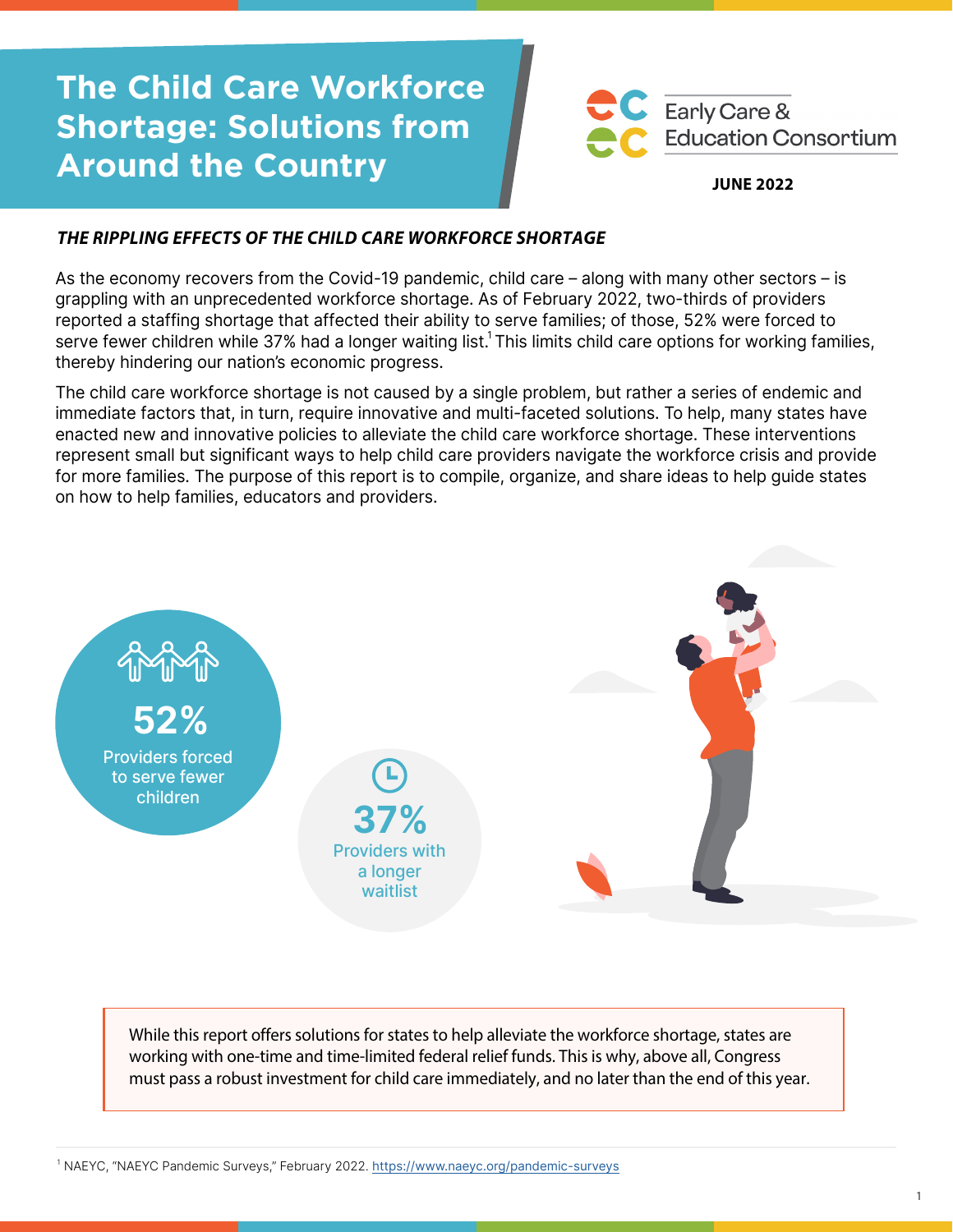## **Compensation**

Low pay is a primary reason why turnover in early childhood education is so high. Providers operate on such thin profit margins that requirements for higher compensation alone would significantly raise the cost of providing care resulting in significantly higher costs for families, steep losses in child care capacity, or both. Increasing worker compensation instead requires policies that are sustainable for the field and facilitate real progress toward higher wages.

In response to child care industry's financial ruin due to the pandemic, Congress allocated more than \$50 billion in child care relief funding to states through the Coronavirus Aid, Relief, and Economic Security (CARES), the Coronavirus Response and Relief Supplemental Appropriations (CRRSA), and the American Rescue Plan (ARP) Acts. This not only represents the largest public investment in child care in U.S. history, but demonstrates the impact that robust federal funding can have on the sector.

#### **Bonus Pay**

Many states have issued bonus payments for child care workers. **Minnesota**, for example, classified child care workers as essential, enabling them to qualify for state frontline worker bonuses. States like **Georgia, Idaho, Illinois, Ohio,** and **Pennsylvania** have offered multiple bonuses ranging between \$300 and \$1200 per worker. The 2022 **Alaska** S[EED ROOTs Award](https://www.threadalaska.org/thread/covid19-resource-center/rootsaward/#:~:text=The%202022%20Alaska%20SEED%20ROOTs%20Award%20amount%20is%20%243%2C000%20per,in%20the%20field%20in%202022.) gives eligible early childhood educators a well-deserved \$3,000 wage bonus to help with personal and professional expenses while encouraging continued employment in the field in 2022. **Maine** is providing \$200 per month for all employees for an entire year, while **Alabama** is offering 8 quarterly payments of \$1500 for full-time and \$750 for part-time employees from February 2022 through September 2023. Meanwhile, **Washington, DC** [announced \\$10,000 and \\$14,000 bonuses](https://www.washingtonpost.com/dc-md-va/2022/02/01/childcare-workers-checks-dc-council/) for full-time child care workers, along with \$5,000 and \$7,000 bonuses for part-time staff.

While these bonus pay initiatives have been essential for increasing wages, the temporary nature of the Covid relief funds will render them unsustainable without long-term financial support from Congress.

## **Hiring & Retention Grants**

In addition to bonus payments, some states created grants to help child care providers attract and retain new staff. **Iowa** and **New Jersey** have offered recruitment and retention bonuses of \$1,000 per employee. Meanwhile, **Massachusetts** launched the [HireNow Grant](https://www.mass.gov/news/baker-polito-administration-launches-hirenow-hiring-and-training-employer-grant-program) – a general, statewide workforce bonus for which child care providers were eligible to receive \$4,000 per new employee hired and retained for 60 days. These funds can be used to reimburse the training costs for a new hire, for supervision time, or for bonus payments to a new employee.

#### **Sustainable Wage Enhancement**

A few states created wage enhancement mechanisms to help providers reach a minimum wage threshold. Iowa, for example, [expanded WAGE\\$ statewide,](http://www.iowaaeyc.org/wage.cfm) a salary supplement program offered by the **Iowa** AEYC. WAGE\$ also creates a supplement scale rooted in skills and experience, rewarding workers for pursuing credentialing. Meanwhile, **Florida** [passed its own wage supplement program](https://www.palmcoastobserver.com/article/florida-senate-budget-includes-historic-funding-increase-for-vpk-program) to help its Voluntary Pre-K programs meet the state's \$15/hour minimum wage requirement by 2023.

## **Additional Benefits**

Several states are exploring innovative benefits for the child care workforce. For example, in May 2022 the **Colorado** legislature passed [House Bill 1010,](https://leg.colorado.gov/bills/hb22-1010) which creates a refundable tax credit for early childhood educators working in centerand home-based child care programs for the next five income years. The same month, lawmakers in **Massachusetts** included \$10 million in their proposed budget to make child care itself a benefit for being a child care worker.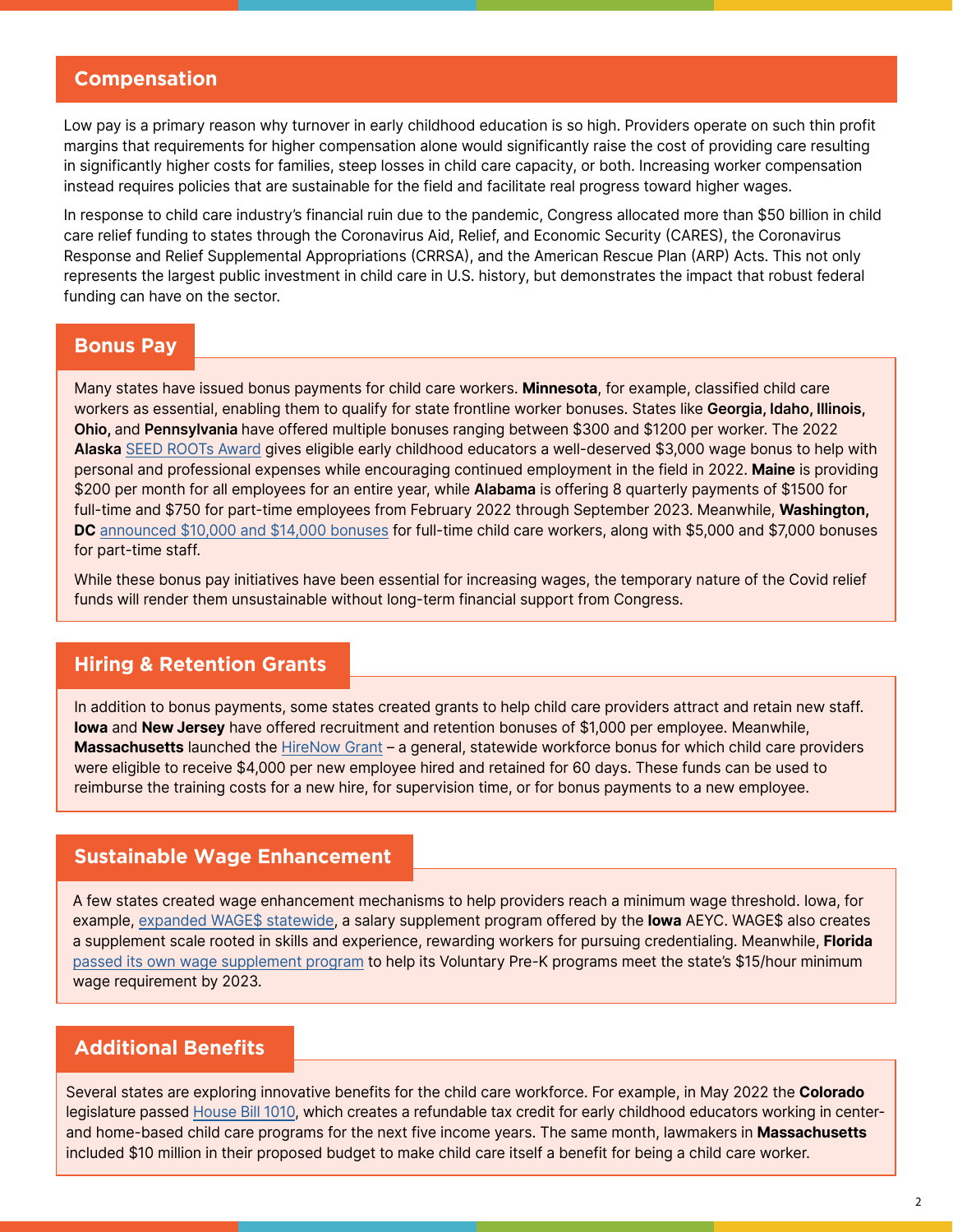# **Educational Support and Career Development**

Degrees and credentials are crucial for a high-quality workforce. Without financial and other supports to attain them, however, such items can pose undue burdens. Instead of meeting child care workers halfway, states must meet them where they are.

## **Cover Costs**

With wages often too low, child care worker should should have financial support to obtain credentials required by the state. For this reason, **Maryland** and **Colorado** are offering to cover fees for early educators to earn a Child Development Associate (CDA). States such as **Minnesota** and **New Mexico** have allocated millions in scholarships for child care workers to obtain Associates, Bachelors, or Masters Degrees. Meanwhile, the Joint Committee on Education in **Massachusetts** [recently introduced legislation](https://commonstartma.org/news/common-start-coalition-commends-early-education-child-care-bill) to create a scholarship and loan forgiveness program for the child care workforce.

## **Build Pathways**

Some states restructured career ladders to allow experience to become a marker of professionalization. In December 2021, **Massachusetts** [streamlined hiring criteria and provided accelerated pathways](https://www.mass.gov/service-details/minimum-hiring-requirements-for-educators) for new teachers to enter the field by providing increased flexibility for group, school-age, and center-based programs by allowing some coursework to be done after hire, broadening the types of EEC-permitted educator preparation programs and certificates to allow recruitment of candidates from a broader set of backgrounds, and updating the prior work experience criteria to allow for activities where a candidate may have demonstrated competency for the role they are pursuing. In addition to covering Child Development Associate (CDA) fees, **Colorado** restructured requirements to allow teachers with more on-the-ground experience to qualify for a lead qualified teacher, which is required to work unsupervised in a classroom. This "internship" allows candidates to work towards their CDA while being considered a lead qualified teacher as they work toward their certification. **Delaware, Oregon** and **North Carolina** made similar adjustments, enabling employees to leverage their experience to move up career ladders.

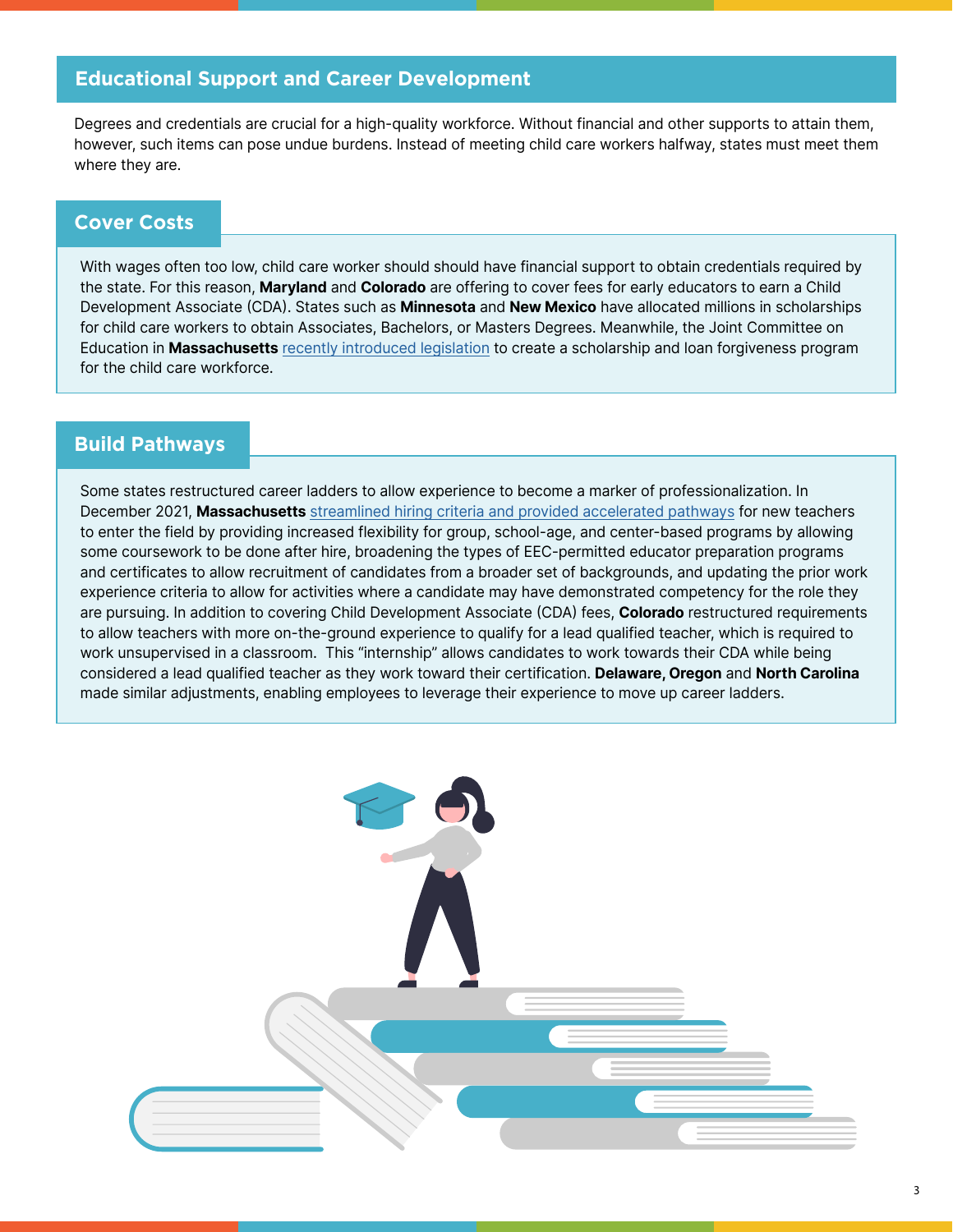## **Streamlining Hiring Procedures**

Imagine getting the job, then learning you must wait six weeks before starting. Due to extensive backlogs in processing important, mandatory background checks, new hires in many states have been required to wait six weeks or longer. This delay is a barrier to continuous employment and contributes to new hires leaving before they are approved to work, further exacerbating labor shortages and contributing to increased costs of care.

Intrastate and interstate background checks are required to access federal child care funding, which is crucial for the safety and well-being of young children. However, the method of administering background checks can create unnecessary hiring burdens for providers. From lengthy turnaround times to inconvenient fingerprinting locations, state background check procedures can exacerbate the workforce shortage. **In some states and localities, background checks can take months or even a year to complete.** During this time, new hires find other opportunities that pay more without having to wait for a background check clearance.

For these reasons, several states improved background check policies in a number of ways over the last few years. Last year, **Washington** and **Massachusetts** issued emergency waivers to allow new hires to work while supervised, enabling them to earn income as they await their background check result. Pre-pandemic, **Utah** began administering fingerprint services through its child care resource & referral (CCR&R) system, making it more convenient for new hires to access. **Montana** began paying for background checks last year – a policy **Washington** and **Nebraska** will implement beginning in Summer 2022. Meanwhile, **Connecticut** hired a third-party vendor to reduce background check waiting times from months to weeks. While these seem like small steps, all were extremely helpful in reducing the background check burden while ensuring children are cared for in safe, welcoming environments.

Finally, due to the interstate background check requirement, it is crucial states understand the benefit of joining the FBI's National Fingerprint File (NFF) program. The NFF is a database of fingerprints or other unique personal identification information relating to an arrested or charged individual, which is maintained by the FBI. Only states that have ratified the National Crime Prevention and Privacy Compact may join the NFF program, making it easier to conduct interstate checks between them. **However, to date** [only 24 states are NFF states](https://www.fbi.gov/services/cjis/compact-council/interstate-identification-index-iii-national-fingerprint-file-nff)**, making interstate checks in the remaining 26 states and Washington, DC much more difficult.** States should consider ratifying the NFF Compact to ease the burden of interstate checks.

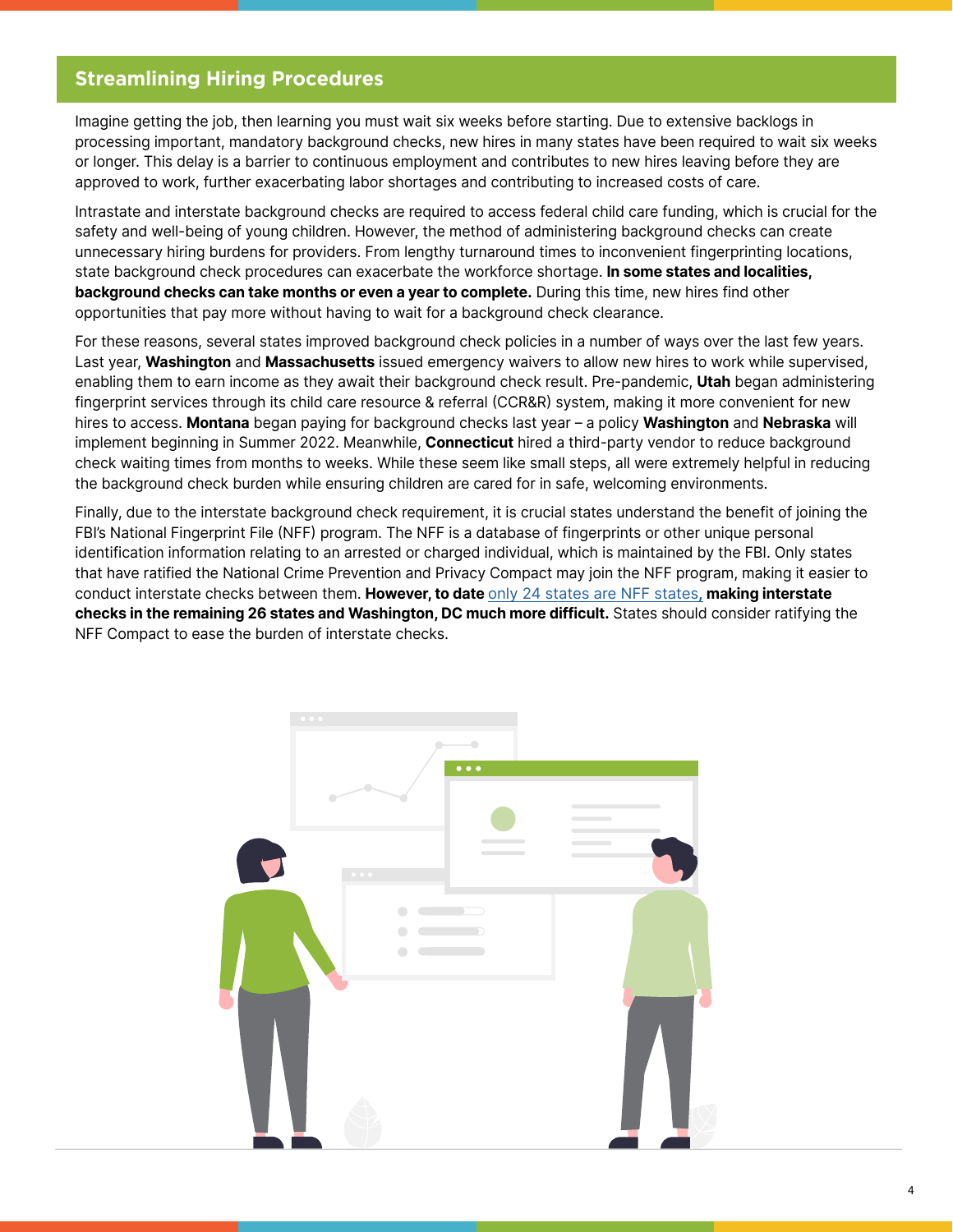## **Repairing Subsidy Policy**

Low reimbursement, poor methodology, and gaps in revenue have plagued the child care subsidy system for years. All too often, providers accepting financial assistance do so at a financial loss, leaving little room to raise wages and provide additional benefits for staff.

#### **Raise Reimbursement Rates**

To address low subsidy reimbursement, some states raised rates temporarily, ranging from a 10% increase in **New Hampshire** and **Tennessee** to a 25% increase in **Mississippi**. **Georgia** raised rates by 15% across the board until October 2024, while **Michigan** raised rates an additional 50% for 6 months, 40% the following 6 months, and then 30% until relief funds are used up. By passing the Fair Start for Kids Act in 2021, **Washington** is able to work toward paying at the 85th percentile of current market rates – a full 10% above the federal recommendation.

#### **Update Rate-Setting Practices**

Currently, most states set subsidy reimbursement rates in accordance with a survey of current rates in the child care market. By design, this methodology depresses the value of reimbursement rates for higher-quality providers, making them less likely to accept financial assistance. Consequently, several states are looking into utilizing a Cost Estimation Model to determine reimbursement rates, which factors in the costs associated with high-quality child care as opposed to the prices of all child care. In 2019, **Washington, DC** became the first locality to implement a [Cost Estimation Model](https://childcareta.acf.hhs.gov/systemsbuilding/systems-guides/financing-strategically/financial-forecasting/cost-estimation-and) for rates, while **New Mexico** [became the first state in the country](https://www.governor.state.nm.us/2021/07/01/n-m-dramatically-expands-child-care-assistance/) to do so last year. The Cost Estimation Model led to drastically higher reimbursement rates in both, particularly for infant and toddler care, recognizing the true costs of providing child care services.

#### **Stabilize Funding Streams**

Unlike public school funding, child care subsidy is often paid based on attendance rather than enrollment, resulting in revenue gaps that make it difficult for providers to raise wages. As a result, states such as **California, Colorado, Kentucky** and **Nevada** are temporarily paying on enrollment instead of attendance, while legislation in **New Jersey** and **Massachusetts** seeks to make this change permanent. Meanwhile, **Michigan** allocated \$36.5 million for the state to contract with providers who care for infants and toddlers. Through contracts — as opposed to biweekly reimbursements — the state can provide more stable funding.